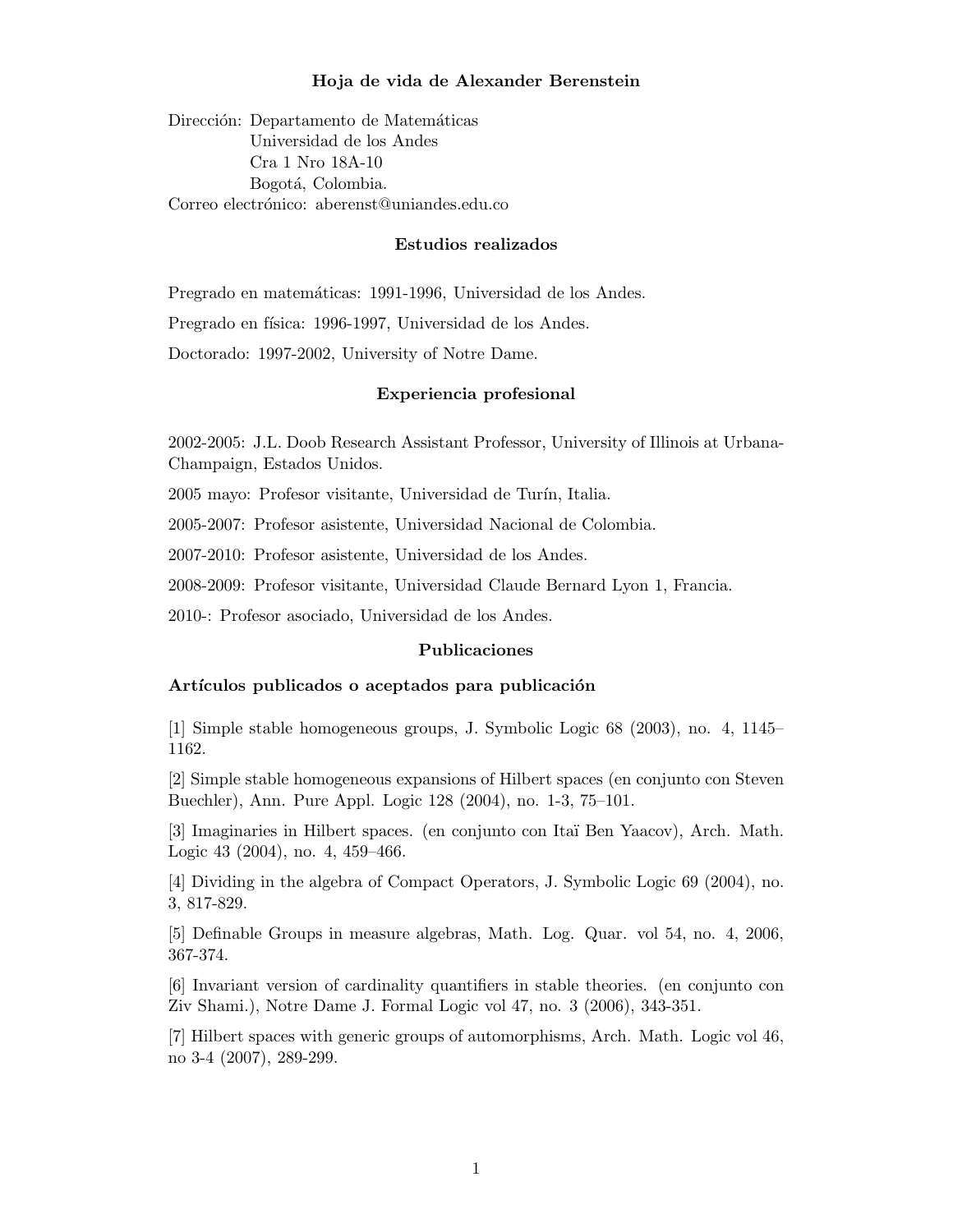[8] Thorn independence in the field of real numbers with a small multiplicative subgroup (en conjunto con Clifton Ealy y Ayhan Gunaydin), Annals of Pure and Applied Logic, vol 150 no 1-2-3 (2007), 1-18.

[9] Model Theory for metric structures (en conjunto con Ita¨ı Ben Yaacov, C. Ward Henson y Alexander Usvyatsov), en Model theory with Applications to Algebra and Analysis Vol. 2 (Eds. Zoe Chatzidakis, Dugald Macpherson, Anand Pillay, Alex Wilkie), London Math Soc. Lecture Note Series Nr 350, Cambridge Univ Press 2008.

[10] Hilbert spaces with Unitary operators (en conjunto con Camilo Argoty), Math. Log. Quarterly, , vol 55 (2009), no. 1, 37–50.

[11] On perturbations of Hilbert spaces and probability algebras with a generic automorphism (en conjunto con Itai Ben Yaacov), Journal of Logic and Analysis, volume 1:7 (2009), 1-18.

[12] On lovely pairs of geometric structures (en conjunto con Evgueni Vassiliev) Annals of Pure and Applied Logic, volume 161, Issue 7, April 2010, 866-878.

[13] Reflexive representability and stable metrics (en conjunto con Ita¨ı Ben Yaacov y Stefano Ferri), Math. Zeitschrift Volumen 267, número 1 y 2, 2011.

[14] Independence in the Banach lattices  $Lp(mu)$  (en conjunto con Itaï Ben Yaacov and C. Ward Henson), Israel Journal of Mathematics, Volume 183, no. 1 (2011), pp. 285-320.

[15] The independence property in generalized dense pais of structures (en conjunto con Alfred Dolich y Alf Onshuus), Journal of Symbolic Logic, Volume 76, Issue 2 (2011), 391-404.

[16] Weakly 1-based geometric theories (en conjunto con Evgueni Vassiliev), Journal of Symbolic Logic, Volume 77, Issue 2 (2012), 392-422.

[17] Polish Topometric Groups (with Itai Ben Yaacov and Julien Melleray). Trans. Amer. Math. Soc. 365 (2013), 3877-3897.

[18] Almost indiscernibility and convergence of canonical bases (en conjunto con Itaï Ben Yaacov y C. Ward Henson), Journal of Symbolic Logic, Volume 79, Issue 02, june 2014, pp 460 - 484.

[19] Generic trivializations of geometric theories, (en conjunto con Evgueni Vassiliev). Mathematical Logic Quarterly, Volume 60, Issue 4-5, 2014, pp 243371. pdf.

[20] Geometric structures with a dense independent subset (en conjunto con Evgueni Vassiliev), Selecta Mathematica, January 2016, Volume 22, Issue 1, pp 191-225.

[21] Dense codense predicates and NTP2, (with Hyeungjoon Kim), to be published in Mathematical Logic Quarterly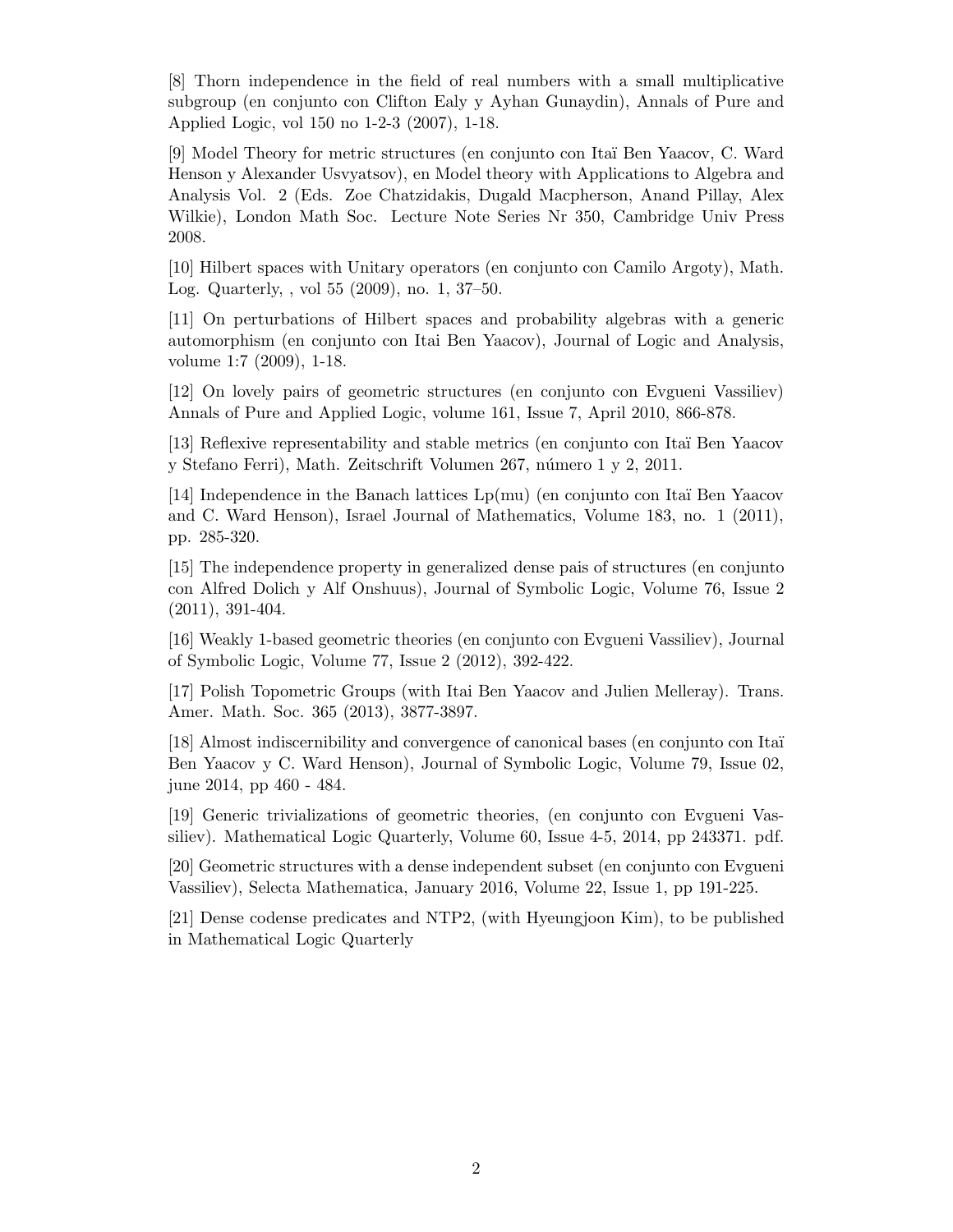# Charlas por invitación en simposios

[1] Hilbert spaces and the  $C^*$ -algebra of compact operators, Bogotá Meeting in Model Theory, Bogotá, Colombia, diciembre 2001.

[2] Non dividing in the Banach lattices  $L^p(X, V, \mu)$ , special session on model theory, 2003 ASL Annual Meeting, University of Illinois at Chicago, Chicago, Estados Unidos junio 2003.

[3] Probability spaces with a generic automorphism, special session on model theory, Logic Colloquium 2004, Turín, Italia, julio 2004.

[4] Generic automorphisms of probability spaces and Hilbert spaces, Invited Address, 2004-2005 ASL Winter Meeting, Estados Unidos, 2005.

[5] Model theory of metric spaces, tutorial en el Instituto Newton, An introduction to recent applications of Model Theory, Cambridge, Reino Unido, Abril 2005.

[6] Minicourse on Model Theory for metric structures, Universidad de Turín, Italia, Mayo, 2005.

[7] Minicurso en Teoría de Modelos para estructuras métricas, Congreso Nacional de Matemáticas, Bogotá, Colombia, Agosto 2005.

[8] Hilbert spaces with generic groups of automorphisms, AMS Annual Meeting, San Antonio, Texas, Estados Unidos, enero 2006.

[9] Rosiness and the Mann property, XIII simposio latinoamericano de lógica matemática, Oaxaca, México, agosto 2006.

[10] Model theory of Hilbert spaces, Model Theory for metric structures organizado por el American Institute of Mathematics, Palo Alto, California, Estados Unidos, septiembre 2006.

[11] Automorfismos gen´ericos de espacios de probabilidad. Congreso Nacional de Matemáticas, Medellín, Colombia julio 2007.

[12] Probability spaces with a generic automorphism, Minimeeting on Model Theory, Helsinki, Finlandia, junio 2007.

[13] Dense pairs and lovely pairs of o-minimal structures, Around Classification Theory, University of Leeds, Leeds, Reino Unido, junio 2008.

[14] Actions of groups on probability algebras: a model theory perspective, Winter Meeting Canadian Mathematical Society, Ottawa, Canada, diciembre 2008.

[15] Results about pairs of structures, Stability Theoretics Methods in Unstable Theories, simposio organizado por el Banff International Research Station, Canad´a, febrero 2009.

[16] Versiones débiles de modularidad en teorías geométricas, XVII Congreso Colombiano de Matem´aticas, Cali, Colombia agosto 2009.

[17] Linearity in geometric theories, Satellite Meeting "Algebra and Model Theory" of the First AMS-SoMaChi meeting, Pucón, Chile Diciembre 2010.

[18] Reflexive representability and stable metrics, Continuous logic and functional analysis, Lyon, Francia, Julio 2012.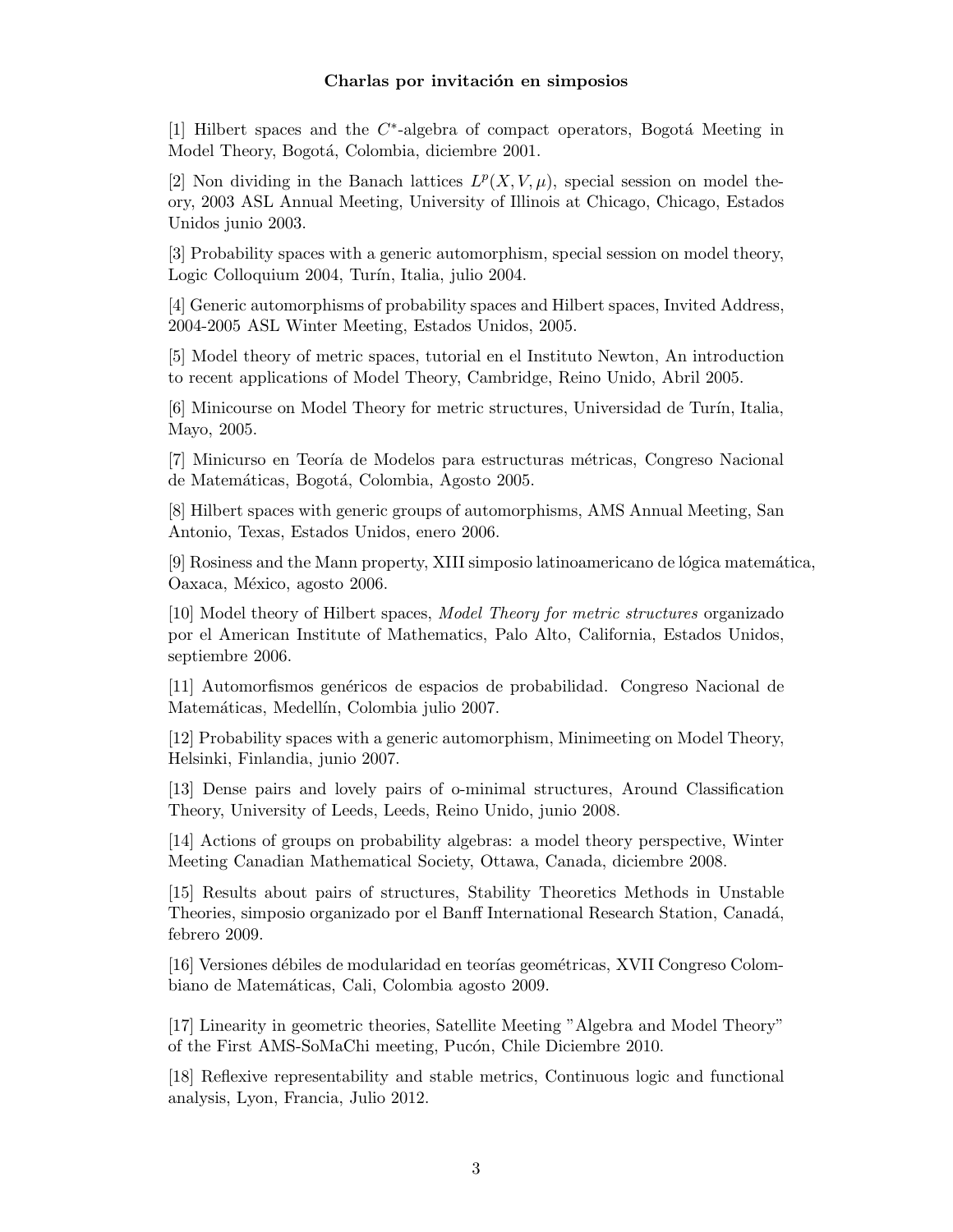[19] Polish topometric groups, XIX Coloquio Latinoamericano de Álgebra, Pucón, Chile Diciembre 2012.

[20] Espacios de Hilbert con un predicado para una base ortonormal, XIX congreso Colombiano de Matemáticas, Barranquilla, Colombia junio del 2013.

[21] Model theory of probability spaces, Joint Mathematics Meetings, AMS-ASL Special Session Logic and Probability, Baltimore, Estados Unidosenero del 2014.

[22] H-structures and preservation of NTP2, Neostability Theory, Banff Internationakl Research Station, Oaxaca, México, julio 2015.

[23] H-estructuras, XX Congreso Colombiano de Matem´aticas, Manizales, Colombia julio 2015.

#### Organización de simposios

Primer taller de Teoría de Modelos: O-minimalidad y encuentro en teorías Ominimales, Villa de Leyva, marzo-abril 2007. (Organizado en conjunto con Alf Onshuus)

Bogot´a Model Theory Meeting, Villa de Leyva, julio-agosto de 2007. (Organizado en conjunto con Alf Onshuus y Andrés Villaveces)

Segundo taller de Teoría de Modelos: Teorías Dependientes y encuentro en Teorías Dependientes, Universidad de los Andes, Bogotá, marzo 2008. (Organizado en conjunto con Andrés Villaveces).

Taller de Teoría de Modelos y Dinámica Algebraica, Insituto de matemáticas y sus aplicaciones, Universidad Sergio Arboleda, Santa Marta, abril 2011. (Organizado en conjunto con Alf Onhuus, Primitivo Acosta y David Blázquez).

XVIII Congreso Colombiano de Matemáticas, área de lógica 2011. (Organizado en conjunto con Andr´es Villaveces y Xavier Caicedo), Bucaramanga, julio 2011.

XV Latin American Symposium on Mathematical Logic, Bogotá, junio 2012, coordinador del comité organizador.

XIX Congreso Colombiano de Matemáticas, coordinador del comité científico, Barranquilla, junio del 2013.

XX Congreso Colombiano de Matemáticas, miembro del comité científico, Manizales, julio del 2015.

# Premios obtenidos

Beca 40 a˜nos, enero 1991-diciembre 1995, Universidad de los Andes, Colombia. Esta beca se daba a estudiantes de Filosofía, Física y Matemáticas. Requería un puntaje alto en el examen estatal al finalizar la escuela y posteriormente un promedio alto durante los estudios universitarios.

Grado con honores (Cum Laude) en matemáticas, Universidad de los Andes, 1996.

Grado con honores (Cum Laude) en física, Universidad de los Andes, 1997.

Outstanding Graduate Student Teaching Award for excellence in teaching, (premio por excelencia en enseñanza) University of Notre Dame, 2002.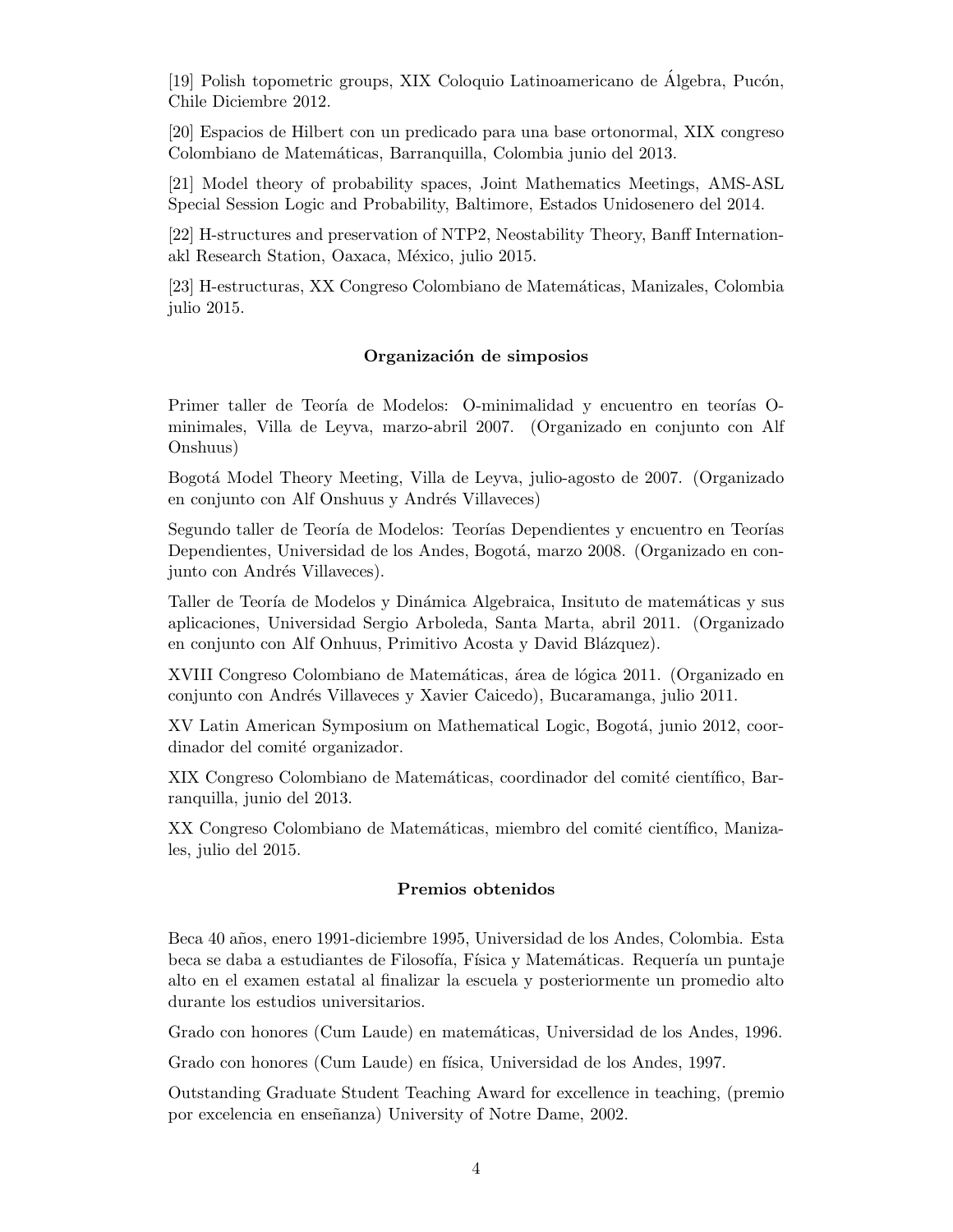Parte de los profesores dentro de la lista: Teachers ranked as excellent by their students, University of Illinois, 2004-I, 2004-II, 2005-I.

Premio Schoenfield 2013 otorgado por la Asociación de Lógica Simbólica, por el artículo Model Theory for Metric Structures published en Model Theory with Applications to Algebra and Analysis, Vol. II. Este premio se otorga por la claridad en trabajos expositorios de lógica matemática, se entrega una vez cada tres años. El premio fue en conjunto con I. Ben Yaacov, W. Henson y A. Usvyatsov.

XXIV Premio Nacional al Mérito Científico 2014 al Grupo de Teoría de los Modelos de la Universidad de los Andes, categoría Grupo de Investigación de Excelencia, otorgado por la Asociación Colombiana para el avance de la ciencia.

#### Direcciones de tesis

Roberto Benavides, pregrado Universidad Nacional, 2006-I. Luis Carlos Romero, pregrado Universidad Nacional, 2006-II. Victor Bolaños, pregrado Universidad Nacional, 2007-I. Camilo Argoty, maestría Universidad de los Andes, 2007-I. Julián Castillo, maestría Universidad de los Andes, 2008-I. Walther Muete, maestría Universidad Nacional, 2008-II. Jorge Cely, maestría Universidad de los Andes, 2009-I. Juan Camilo Fiallo, pregrado Universidad de los Andes, 2010-I. Juan Sebastián Jaramillo, pregrado Universidad de los Andes 2010-II. Arley Fernando Torres, maestría Universidad de los Andes 2010-II. Martín Andrade, pregrado Universidad de los Andes 2011-I. Juan Camilo Fiallo, maestría Universidad de los Andes, 2012-II. Juan Felipe Carmona, doctorado Universidad de los Andes 2015-I (en conjunto con Amador Martín Pizarro, Université Claude Bernard Lyon 1) Camilo Argoty, doctorado Universidad Nacional 2015-II(en conjunto con Andrés Villaveces UNAL).

#### Cursos dictados en la Universidad de los Andes

2007 I: Algebra Lineal y Análisis I.

2008 II: Matemática Estructural y Álgebra Abstracta I.

2009 I: Lógica Matemática y Cálculo Integral (magistral).

- 2010 I: Matemática Estructural y Teoría Ergódica.
- 2010 II: Cálculo Integral (magistral) y Teoría de la Medida.

2011 I: Matemáticas 2 para biología y medicina, Variable compleja. 2011-II: Cálculo Integral (magistral) y Análisis I.

2012-I: Cálculo Integral (magistral) y Matemática Estructural.

2012-II: Cálculo Integral (magistral) y Teoría Descriptiva de Conjuntos.

2013-I: Cálculo Integral (magistral) y Análisis I.

 $2013$ -II:Álgebra Lineal (magistral).  $2014$ -I:Álgebra Lineal (magistral) y Análisis Funcional.

2014-II: Algebra Lineal (magistral) y Matemática Estructural.

2015-I: Álgebra Lineal (magistral) y Álgebra Ergódica.

2015-II: Algebra Lineal (magistral) y Algebra Abstracta I.

2016-I: Cálculo Vectorial (magistral) y Teoría Descriptiva de Conjuntos.